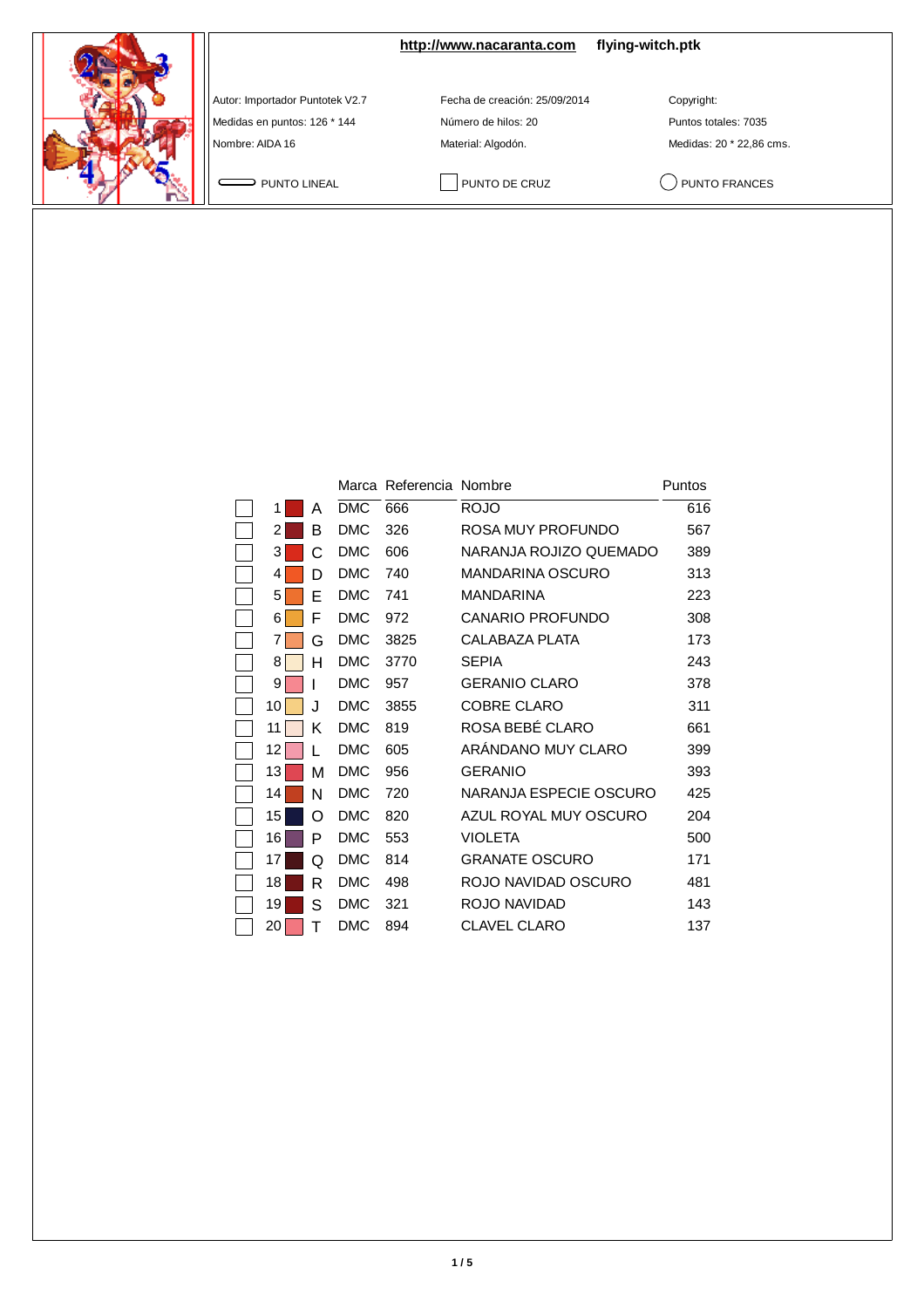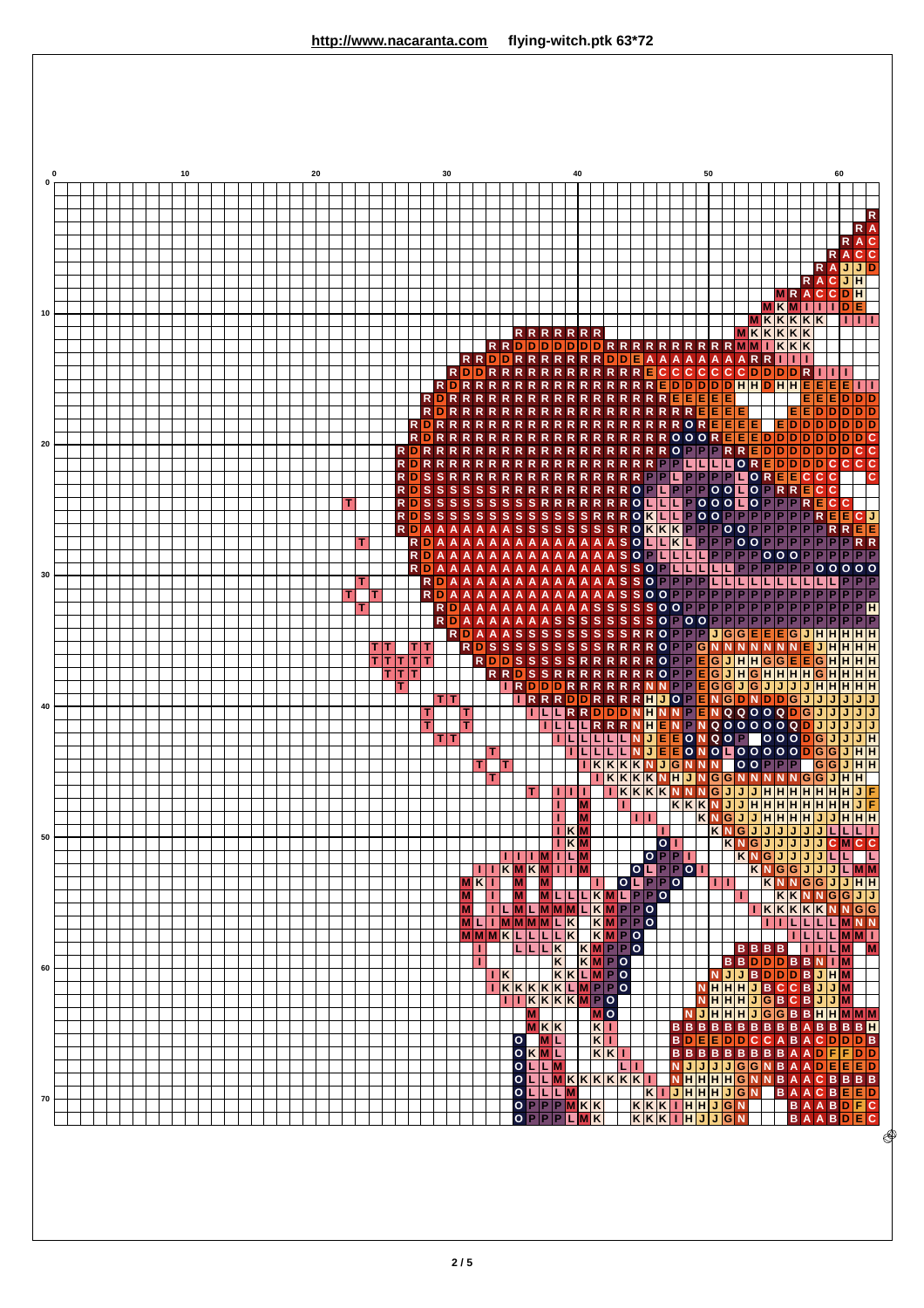

**3 / 5**

**T**

**H B D D B D C C**

 $\overline{\circ}$ 

**70**

**J J B D B D A A** **G G B B B B B B** **G G G B E E D D**

**J G G B E F D D** **H J G B D C C C**

**H H B B B B B B** **H B D D B D D D** **B C E D B D F E** **B C E D B D C C**

**B B C**  $\overline{\phantom{a}}$ **B D A A**

**N N B B B B B B**

**N N N N J J**

**N N**

**O O O O O P L L O P O O**

**P P P P**

**K K K**

**K K L** **K K L L P P**

**O K L L**

**O O O O O O O**

**L L L L L**

**P P P P**

**P P L**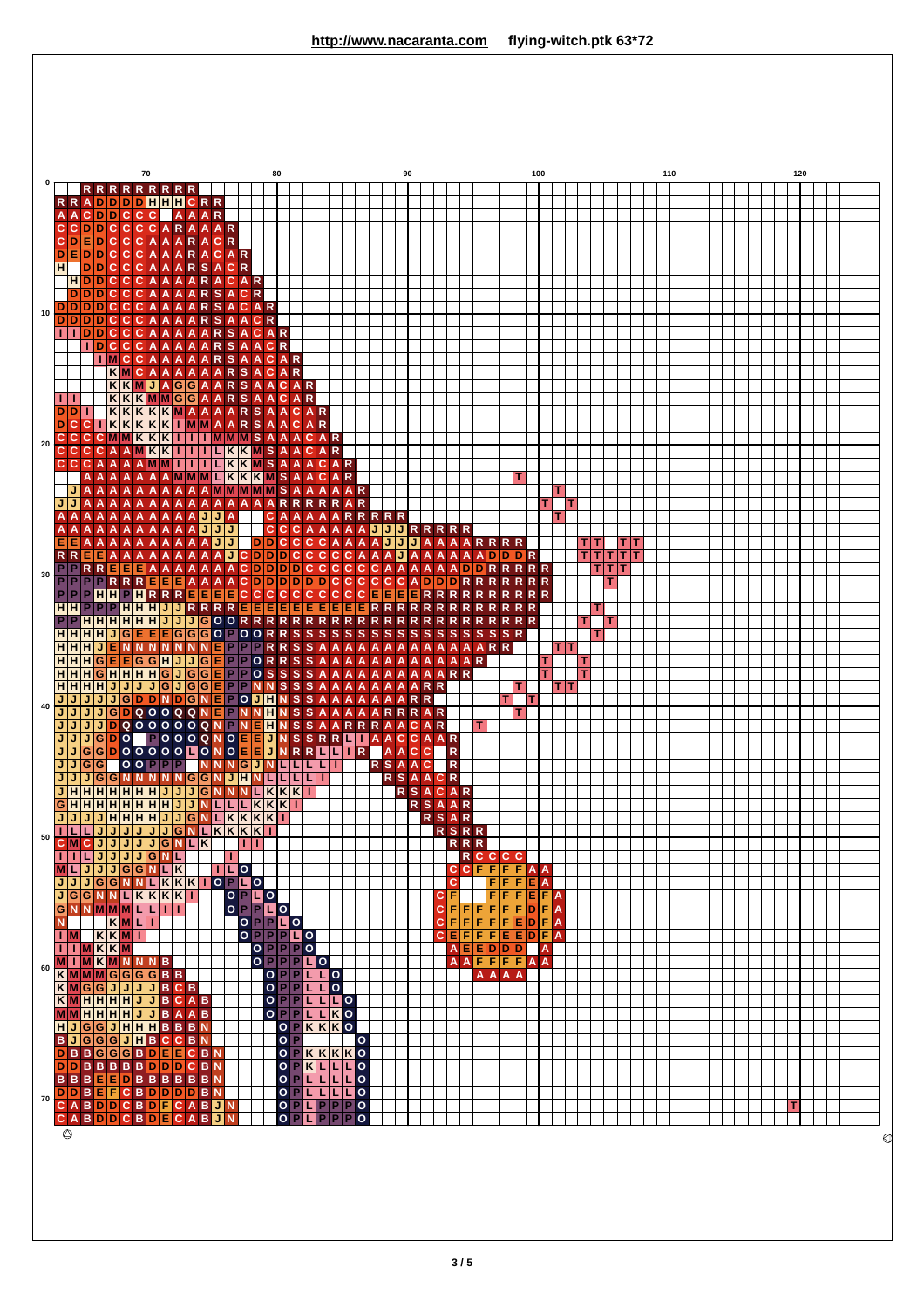